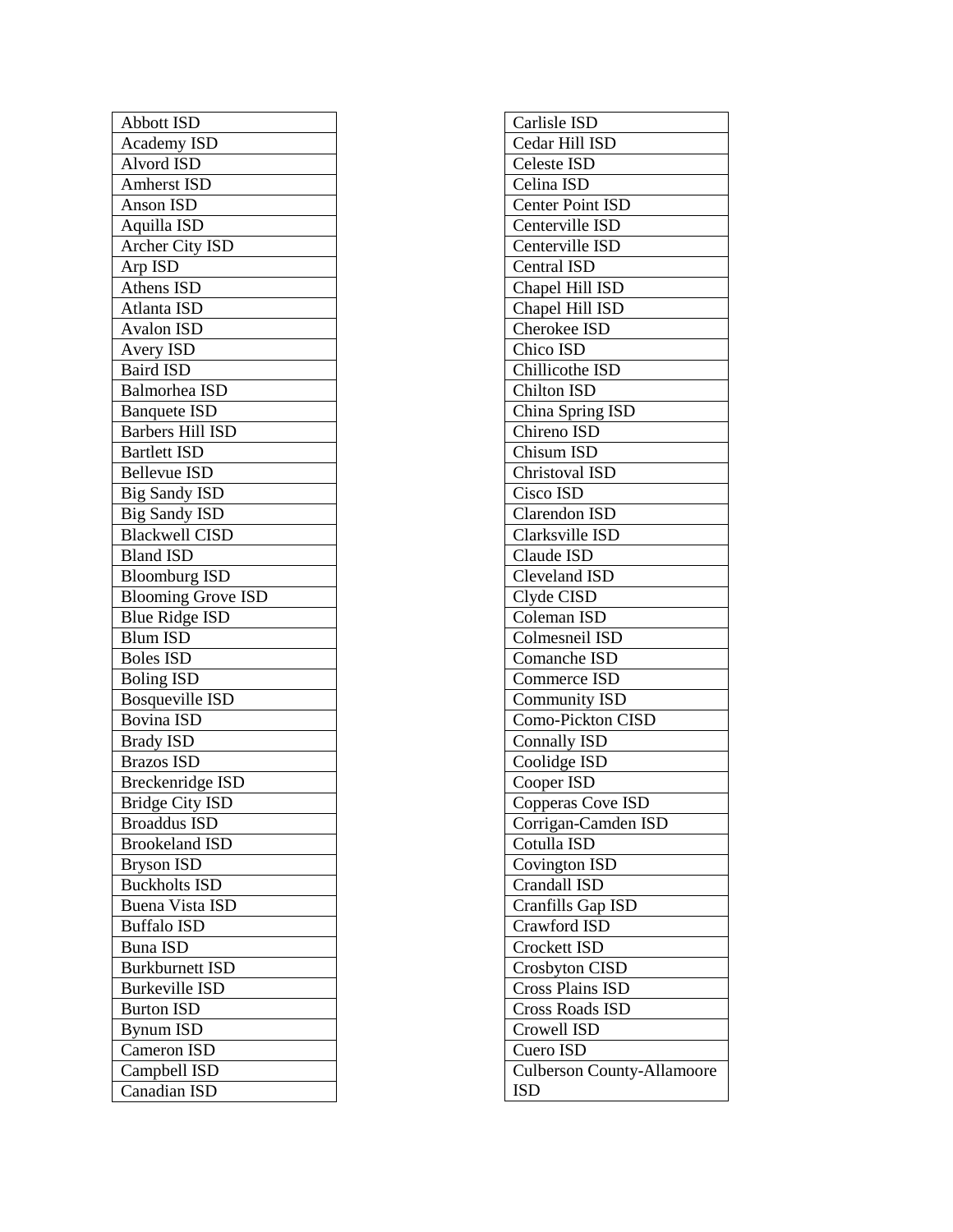| Cumby ISD                     |
|-------------------------------|
| Damon ISD                     |
| Danbury ISD                   |
| Dawson ISD                    |
| De Kalb ISD                   |
| Dell City ISD                 |
| Detroit ISD                   |
| Dew ISD                       |
| Dilley ISD                    |
| Dime Box ISD                  |
| Dodd City ISD                 |
| Dripping Springs ISD          |
| Dublin ISD                    |
| Dumas ISD                     |
| Early ISD                     |
| <b>East Chambers ISD</b>      |
| Eastland ISD                  |
| Eden CISD                     |
| Edgewood ISD                  |
| Edna ISD                      |
| Era ISD                       |
| Etoile ISD                    |
| <b>Eustace ISD</b>            |
| <b>Evadale ISD</b>            |
| <b>Evant ISD</b>              |
| <b>Falls City ISD</b>         |
| Fannindel ISD                 |
| <b>Farwell ISD</b>            |
| Fayetteville ISD              |
| <b>Flatonia ISD</b>           |
| Floydada ISD                  |
| Fort Stockton ISD             |
| Franklin ISD                  |
|                               |
| Freer ISD<br><b>Frost ISD</b> |
| Ganado ISD                    |
| Gatesville ISD                |
|                               |
| Gause ISD                     |
| George West ISD<br>Gilmer ISD |
|                               |
| <b>Gladewater ISD</b>         |
| <b>Glasscock County ISD</b>   |
| Goldthwaite ISD               |
| <b>Goodrich ISD</b>           |
| Gordon ISD                    |
| <b>Grady ISD</b>              |
| Granger <sub>ISD</sub>        |
| <b>Grape Creek ISD</b>        |

| Groesbeck ISD           |
|-------------------------|
| Groveton ISD            |
| <b>Gruver ISD</b>       |
| <b>Gustine ISD</b>      |
| Hallsburg ISD           |
| <b>Hamilton ISD</b>     |
| Hamlin ISD              |
| Hamshire-Fannett ISD    |
| Hardin ISD              |
| Hardin-Jefferson ISD    |
| <b>Harleton ISD</b>     |
| Harmony ISD             |
| Harrold ISD             |
| Harts Bluff ISD         |
| Haskell CISD            |
| Hawkins ISD             |
| Hawley ISD              |
| Hemphill ISD            |
| <b>Henderson ISD</b>    |
| Henrietta ISD           |
| Hico ISD                |
| <b>Highland ISD</b>     |
| Hillsboro ISD           |
| <b>Holland ISD</b>      |
| <b>Holliday ISD</b>     |
| Hondo ISD               |
| Honey Grove ISD         |
| <b>Hooks ISD</b>        |
| Huckabay ISD            |
| Hull-Daisetta ISD       |
| <b>Huntington ISD</b>   |
| Huntsville ISD          |
| <b>Ingram ISD</b>       |
| Iola ISD                |
| Iraan-Sheffield ISD     |
| <b>Iredell ISD</b>      |
| <b>Irion County ISD</b> |
| Itasca ISD              |
| Jarrell ISD             |
| Jasper ISD              |
| Jefferson ISD           |
| Jonesboro ISD           |
| Karnes City ISD         |
| Kenedy County Wide CSD  |
| Kenedy ISD              |
| <b>Kennard ISD</b>      |
| Kerens ISD              |
| Kermit ISD              |
|                         |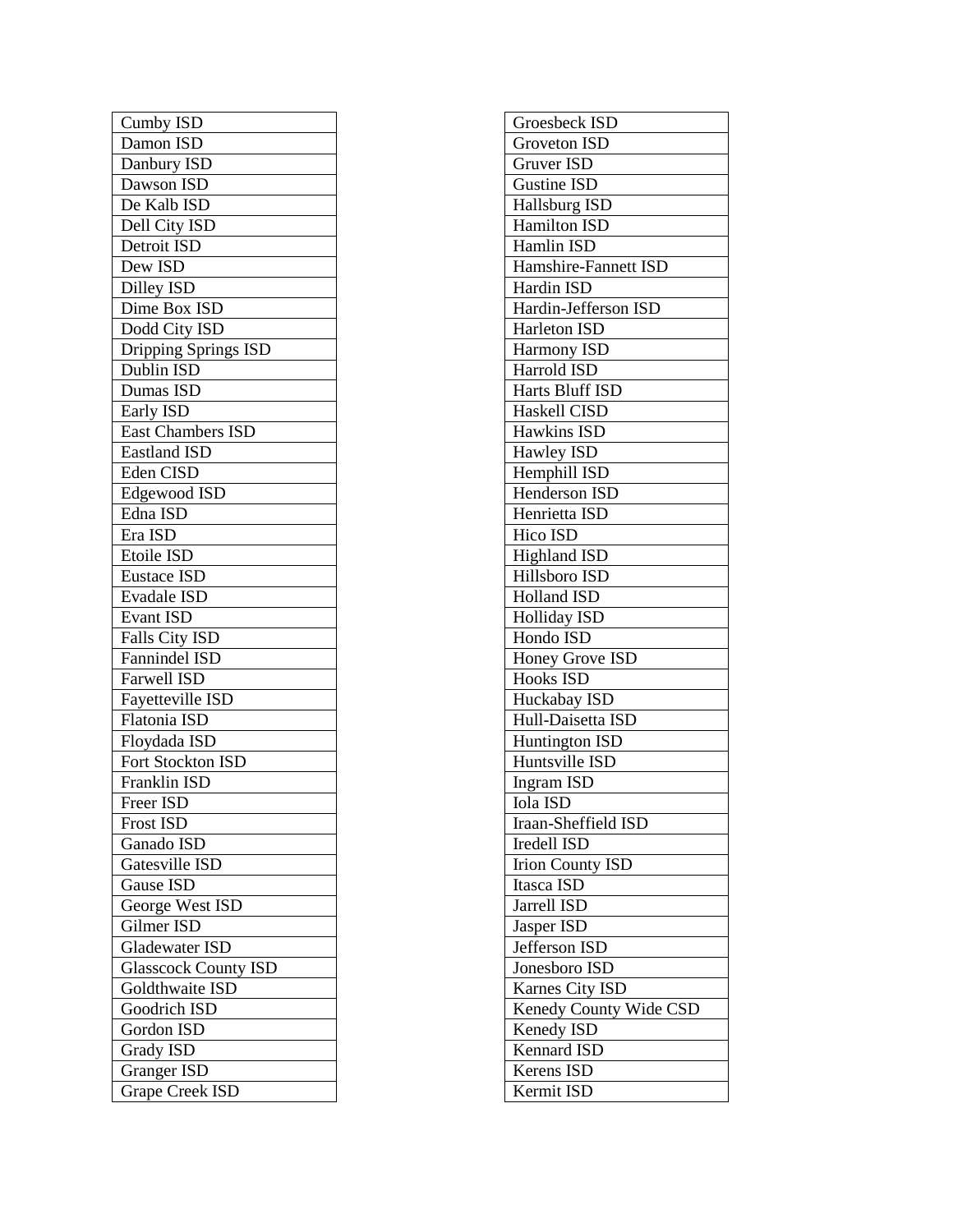| Kirbyville CISD        |
|------------------------|
| Knox City-O'Brien CISD |
| Kountze ISD            |
| Kress ISD              |
| Krum ISD               |
| La Vernia ISD          |
| Lago Vista ISD         |
| Lampasas ISD           |
| La Poynor ISD          |
| Latexo ISD             |
|                        |
| Leakey ISD             |
| Leary ISD              |
| Lefors ISD             |
| Leon ISD               |
| <b>Leonard ISD</b>     |
| Lexington ISD          |
| Liberty Hill ISD       |
| Liberty ISD            |
| Liberty-Eylau ISD      |
| Linden-Kildare CISD    |
| <b>Lindsay ISD</b>     |
| Lingleville ISD        |
| Livingston ISD         |
| Llano ISD              |
| <b>London ISD</b>      |
| Lone Oak ISD           |
| Longview ISD           |
| Lovelady ISD           |
| Lueders-Avoca ISD      |
| Lytle ISD              |
| <b>Mabank ISD</b>      |
| Madisonville CISD      |
| Malakoff ISD           |
| Malta ISD              |
| Marfa ISD              |
| <b>Mason ISD</b>       |
| <b>Mathis ISD</b>      |
| Maud ISD               |
|                        |
| May ISD                |
| McDade ISD             |
| McMullen County ISD    |
| Meadow ISD             |
| Medina ISD             |
| Menard ISD             |
| Merkel ISD             |
| Mexia ISD              |
| Midway ISD             |
| Milano ISD             |

| Mildred ISD               |
|---------------------------|
| Miller Grove ISD          |
| Mineola ISD               |
| Mineral Wells ISD         |
| Moody ISD                 |
| Moran ISD                 |
| <b>Moulton ISD</b>        |
| <b>Mount Calm ISD</b>     |
| <b>Mount Pleasant ISD</b> |
| Mount Vernon ISD          |
| Muleshoe ISD              |
| Mumford ISD               |
| Munday CISD               |
| <b>Murchison ISD</b>      |
| Navasota ISD              |
| Needville ISD             |
| New Boston ISD            |
| <b>New Deal ISD</b>       |
| New Summerfield ISD       |
| New Waverly ISD           |
| <b>Newton ISD</b>         |
| Nixon-Smiley CISD         |
| Normangee ISD             |
| North Lamar ISD           |
| Northside ISD             |
| <b>Oglesby ISD</b>        |
| Olfen ISD                 |
| Olton ISD                 |
| Onalaska ISD              |
| <b>Orange Grove ISD</b>   |
| Orangefield ISD           |
| <b>Paint Creek ISD</b>    |
| Palacios ISD              |
| Palestine ISD             |
| Palmer ISD                |
| Panhandle ISD             |
| Paris ISD                 |
| Peaster ISD               |
| Penelope ISD              |
| Perryton ISD              |
| Petrolia CISD             |
| Pewitt CISD               |
| Pittsburg ISD             |
| <b>Pleasant Grove ISD</b> |
| Port Neches-Groves ISD    |
| Prairie Lea ISD           |
| <b>Prairiland ISD</b>     |
| Presidio ISD              |
|                           |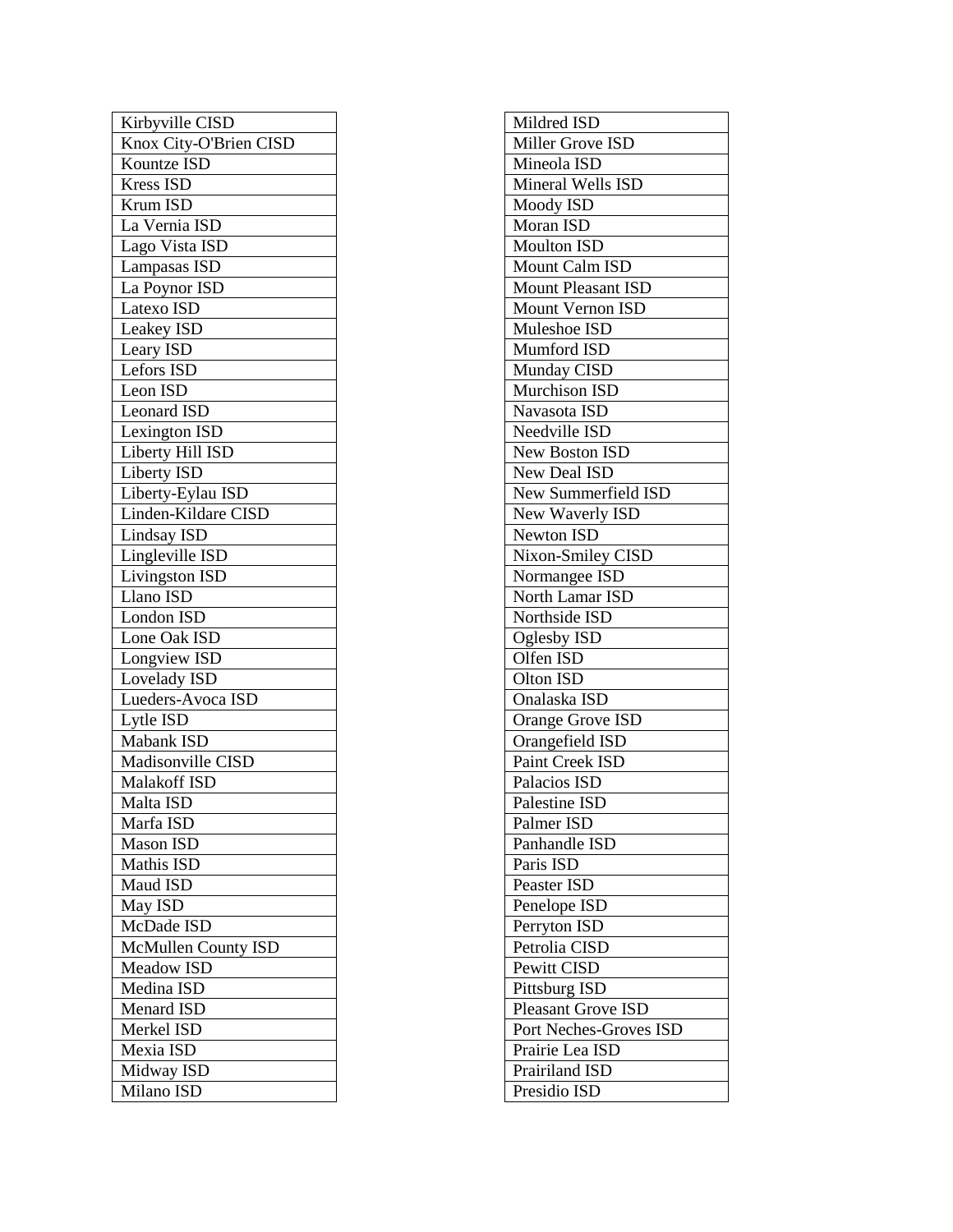| Progreso ISD          |
|-----------------------|
| Quanah ISD            |
| Queen City ISD        |
| Quinlan ISD           |
| Quitman ISD           |
| Randolph Field ISD    |
| Ranger ISD            |
| Raymondville ISD      |
| Reagan County ISD     |
| Red Lick ISD          |
| <b>Redwater ISD</b>   |
| <b>Rice CISD</b>      |
| Rice ISD              |
| <b>Riesel ISD</b>     |
| <b>River Road ISD</b> |
| Riviera ISD           |
| Robert Lee ISD        |
| Rochelle ISD          |
| Rogers ISD            |
| Rotan ISD             |
| Royal ISD             |
| Rule ISD              |
| S & S CISD            |
| Sabine Pass ISD       |
| Saltillo ISD          |
| Sam Rayburn ISD       |
| San Saba ISD          |
| San Vicente ISD       |
| Sanford-Fritch ISD    |
| Sanger ISD            |
| Schulenburg ISD       |
| Scurry-Rosser ISD     |
| Seymour ISD           |
| Shamrock ISD          |
| Shelbyville ISD       |
| Sidney ISD            |
| Silsbee ISD           |
| Simms ISD             |
| Sinton ISD            |
| Sivells Bend ISD      |
| Skidmore-Tynan ISD    |
| <b>Slaton ISD</b>     |
| Snook ISD             |
| Snyder ISD            |
| Somerville ISD        |
| Spearman ISD          |
| Spring Hill ISD       |
| Spurger ISD           |
|                       |

| <b>Stamford ISD</b>            |
|--------------------------------|
| <b>Sterling City ISD</b>       |
| Sulphur Bluff ISD              |
| Sulphur Springs ISD            |
| <b>Sunray ISD</b>              |
| Sweet Home ISD                 |
| <b>Sweetwater ISD</b>          |
| Tarkington ISD                 |
| Teague ISD                     |
| <b>Terrell ISD</b>             |
| Thorndale ISD                  |
| Thrall ISD                     |
| Three Rivers ISD               |
| Three Way ISD                  |
| <b>Tidehaven ISD</b>           |
| Tom Bean ISD                   |
| <b>Trinity ISD</b>             |
| <b>Troy ISD</b>                |
| Tulia ISD                      |
| Tuloso-Midway ISD              |
| <b>Union Grove ISD</b>         |
| Uvalde CISD                    |
| Valley Mills ISD               |
| Van Vleck ISD                  |
| Vernon ISD                     |
| Vidor ISD                      |
| Walcott ISD                    |
| Walnut Bend ISD                |
| <b>Walnut Springs ISD</b>      |
| Warren ISD                     |
| <b>Waskom ISD</b>              |
| Water Valley ISD               |
| <b>Wellington ISD</b>          |
| <b>West Hardin County CISD</b> |
| <b>West Orange-Cove CISD</b>   |
| Westbrook ISD                  |
| Westhoff ISD                   |
| Westphalia ISD                 |
| <b>Wharton ISD</b>             |
| White Oak ISD                  |
| Whitesboro ISD                 |
| Whitewright ISD                |
| <b>Whitney ISD</b>             |
| <b>Wimberley ISD</b>           |
| Windthorst ISD                 |
| Wink-Loving ISD                |
| Winona ISD                     |
| Woodsboro ISD                  |
|                                |